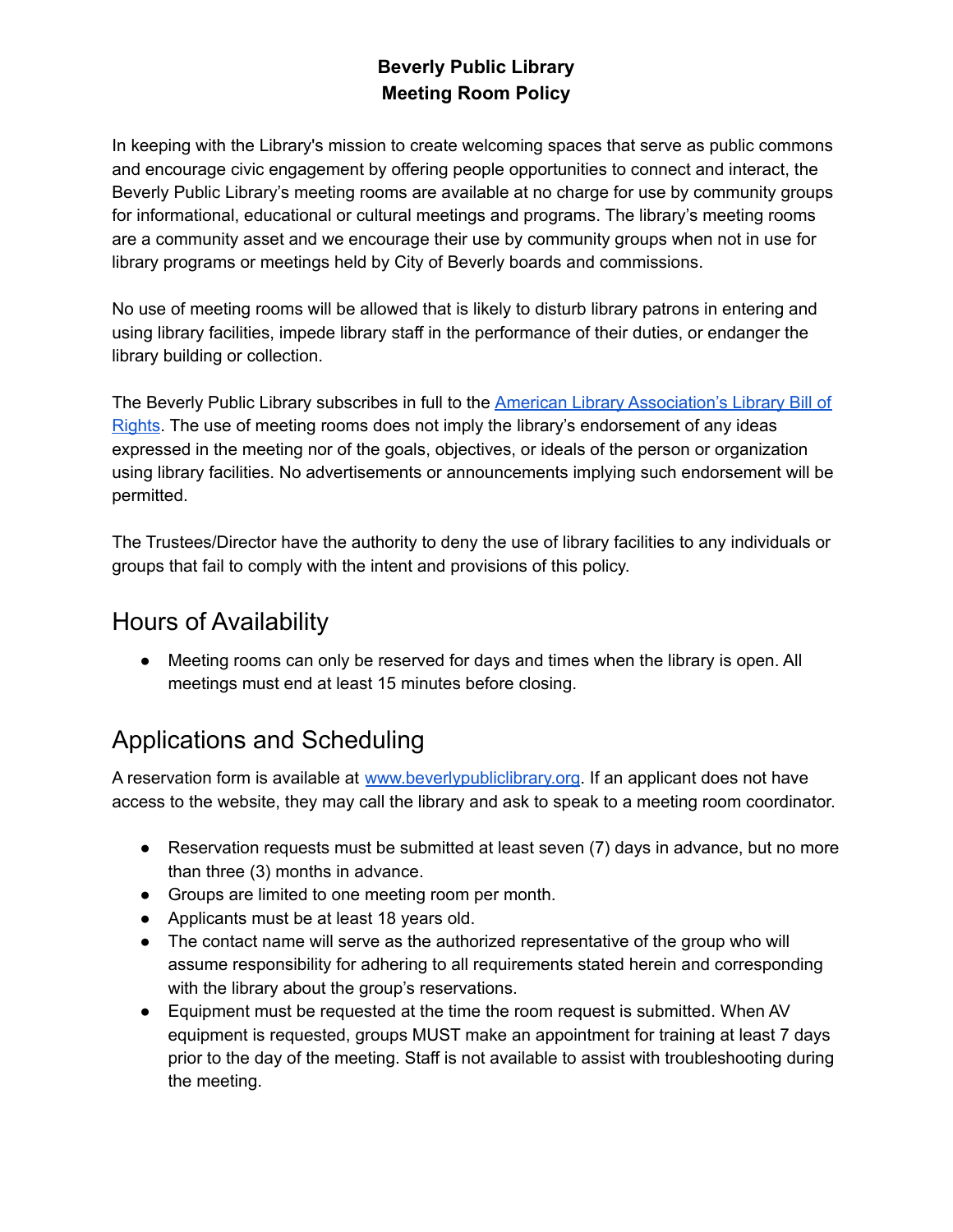- Groups must notify the library of any cancellation as soon as possible. Failure to do so may impinge on the right of the group to reserve rooms in the future.
- Library staff shall have the right to cancel, reschedule or transfer meeting room locations or dates that conflict with library sponsored programs and/or special events or for other reasons within the sole discretion of the Director or her/his designee without liability to the organization.
- In the event of an unscheduled library closing, a group may reschedule another meeting time. Unscheduled closings will be posted on the library's website. Whenever possible, the library will notify the contact person after the library decides to close.

## General Guidelines for Use

- Meetings must be free and open to the public.
- Meetings involving the sale, advertising, promotion of commercial products or services, or programs sponsored by a business firm, regardless of purpose, are prohibited.
- Rooms may not be booked for personal events.
- Groups using meeting rooms shall secure any necessary performance licenses and indemnify the library for any failure on their part to do so.
- Food and beverages are only allowed in the Sohier Room (main library) and the Conrad Room (Farms branch), which have adjoining kitchenettes. Groups must provide all equipment and supplies, clean the kitchenette after use, and remove all food and drink. No food or beverages other than bottled water are allowed in the Fogg Room (main library), the Barnet Gallery (main library), or the Loring Room (Farms branch).
- Requests to serve alcoholic beverages must be directed to the Library Director (or designee).
- While the library will make every effort to set up a room in advance, please be prepared to set up or rearrange the room if necessary. The room must be left in the same condition as found. All materials must be completely removed after use of the room, and trash placed in the appropriate receptacles.
- Meetings must end at the time scheduled so the room can be prepared for other meetings.
- Posting or mounting materials on walls, doors or equipment is prohibited.
- An appropriate number of adult sponsors must accompany groups of children.
- Applicants should inform meeting participants of our Child [Safety](https://www.beverlypubliclibrary.org/policy_child_safety.pdf) Policy.
- Fire code prohibits groups larger than the official capacity of a given room; please contact the library regarding specific room limits.
- Exits must be clear at all times.
- The library will not store or be responsible for equipment belonging to groups using the facility, except with the permission of the Director.
- Groups should exercise all necessary precautions to avoid damage of library equipment, furnishings, floor coverings, and other library property. The group and its designated individual shall be responsible for any damage to library property.